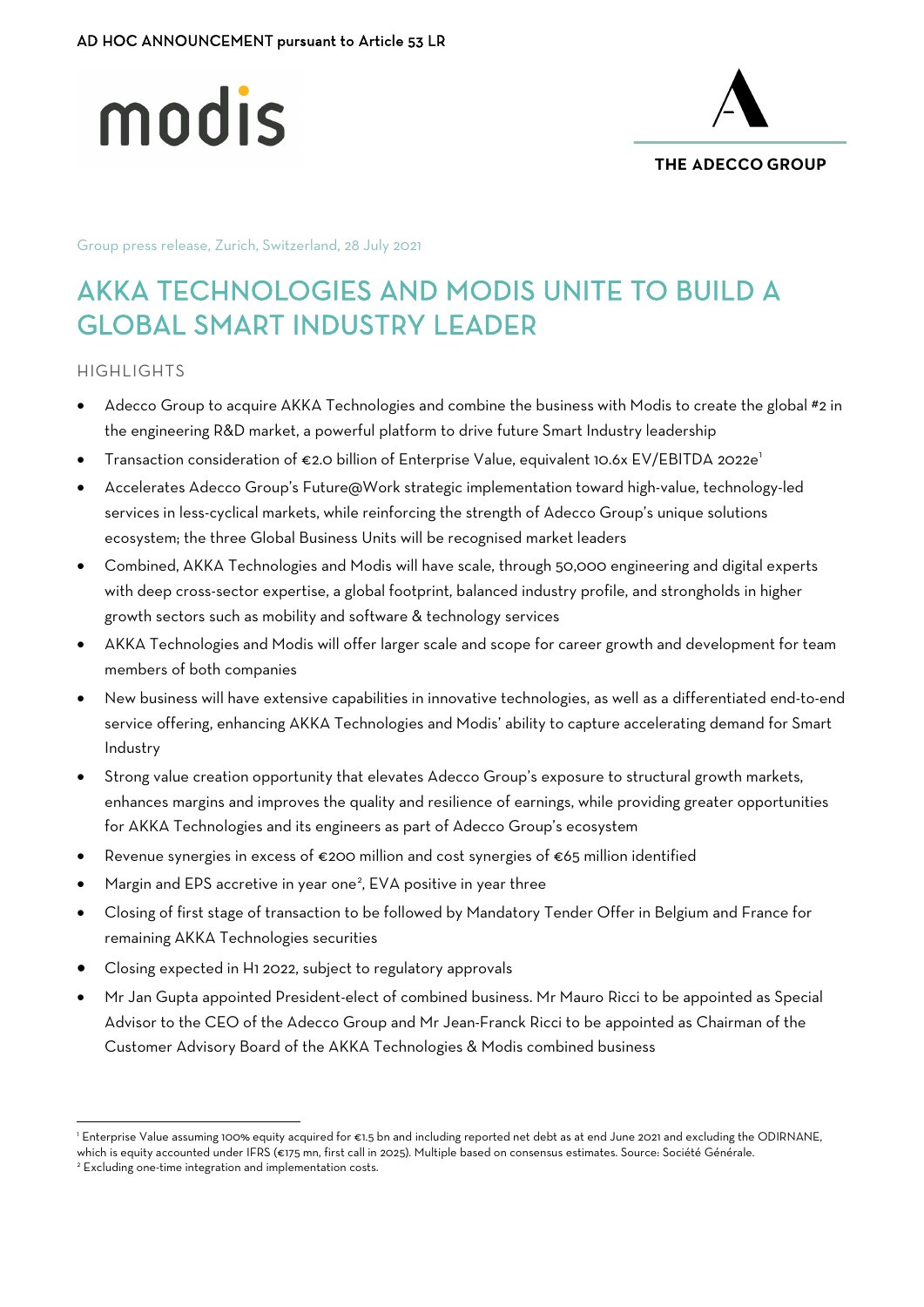$\overline{a}$ 

 $\overline{a}$ 

ı

 $\overline{a}$ 

"We are very pleased to announce today that AKKA Technologies and Modis will come together in a landmark transaction. Alongside our Workforce and Talent Solutions global pillars, we are creating a global market leader in technology and digital engineering. The combined business will be a trusted partner to the world's leading companies, with an ability to capture the accelerating demand for digital transformation through its Smart Industry focus," said Alain Dehaze, CEO of Adecco Group.

"By combining AKKA Technologies and Modis, we are delivering a step-change moment in our Future@Work strategy. This is a compelling investment in a higher growth, higher margin business that has more predictable and resilient earnings and will create significant value for all stakeholders."

He added: "The two businesses strongly complement one another, united by a shared passion for technology and talent and a dynamic, entrepreneurial culture. We also see potential for the Adecco Group's ecosystem to provide exciting new opportunities for AKKA Technologies and its team of engineers, with an enhanced ability to combine technology solutions with workforce and talent solutions as part of a truly unique service offering for our customers."

Mauro Ricci, Chairman and CEO of AKKA Technologies said: "Today marks a turning point in AKKA's history as we announce the creation of the number 2 global player in the Smart Industry, through combining with Modis. The innovation that our customers need is a never-ending story, and we must constantly evolve and invest in new technologies and in new skills to remain a valuable and long-term partner. While the engineering industry keeps changing, and its consolidation has not been completed yet, I am convinced that Modis is the ideal partner to write this new chapter in our history, together."

He added: "The addition of leading-edge digital engineering skills combined with our deep expertise in the engineering of the full product life-cycle that we have acquired working with our blue-chip clients for decades will create value for all our stakeholders. This opens up exciting opportunities for our engineers, who will access a larger playing field to continue to innovate alongside our customers and keep expressing their passion for technologies."

"This is a milestone day and major leap forward in our mission to be a leading enabler of Smart Industry, which is where IT and engineering technologies converge into a digital and connected world. We look forward to joining forces with AKKA Technologies, combining their excellent market reputation in engineering with Modis' strong digital experience. Together we will provide cutting-edge high-tech solutions through highly experienced engineers and digital experts," said Jan Gupta, President of Modis.

"United, we will be a global engineering and digital solutions powerhouse, one that is a well-positioned and trusted partner worldwide, able to meet accelerating demand from customers who are facing technological disruptions and who need our services and skills to scale their transformation. We have the joint ambition to lead the market and to be in the forefront of accelerating innovation and time to market for our customers and partners. Together, we will engineer a smarter future."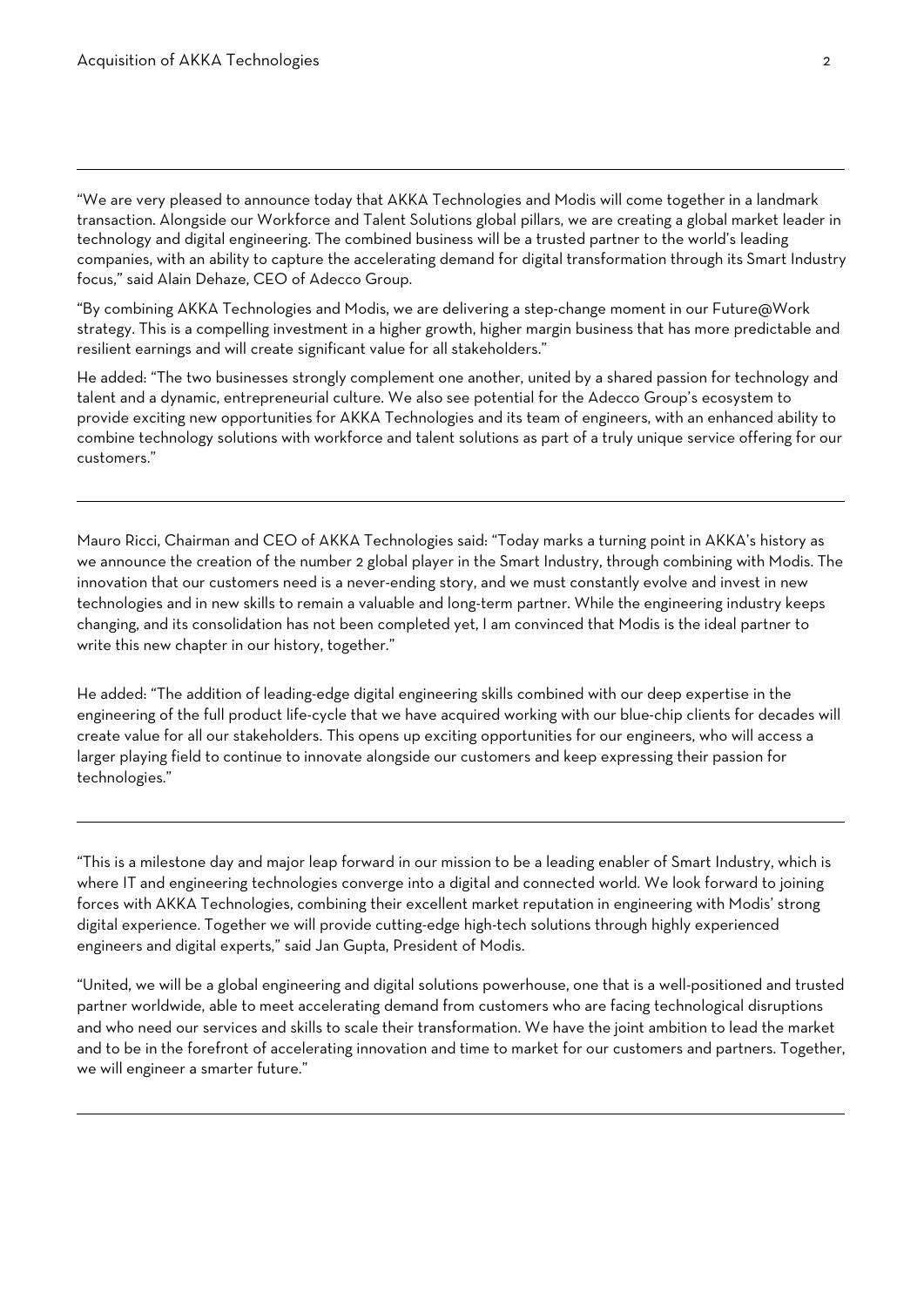## TRANSACTION OVERVIEW

- The Ricci Family Group and SWILUX S.A., fully-owned subsidiary of Compagnie Nationale à Portefeuille SA, which collectively own approximately 60 percent of AKKA Technologies' issued share capital and approximately 68 percent voting rights, have irrevocably undertaken to simultaneously and at the same price sell their shares to the Adecco Group<sup>[3](#page-2-0)</sup>
- Agreed terms with Mr Mauro Ricci and Mr Jean-Franck Ricci, which hold 33.10 percent of AKKA Technologies' issued share capital, at €42 per share cash plus €7 per share value equivalent in Adecco Group new ordinary shares
- Agreed terms with SWILUX S.A., fully-owned subsidiary of Compagnie Nationale à Portefeuille SA, and the other members of the Ricci family, who collectively hold 26.81 percent of AKKA Technologies' issued share capital, at €49 per share all cash
- Subject to closing of the first stage of the transaction, the Adecco Group will launch a Mandatory Tender Offer in Belgium and France for the remaining AKKA Technologies securities, at €49 per share all cash and at an equivalent price in cash per warrant or convertible bond
- Offer price per share represents a premium of approximately 115 percent to the share price of €22.82 on 23 July 2021
- The transaction will be financed mainly through approximately  $\epsilon$ 1,000 million new senior bonds, an  $\epsilon$ 500 million hybrid bond and the placing of new ordinary shares to raise gross proceeds of up to €350 million, including the new ordinary shares to be issued to Mr Mauro Ricci and Mr Jean-Franck Ricci
- The Adecco Group's capital allocation policies are unchanged, including its progressive dividend commitment, leverage targets and strong investment grade rating. Given this announcement, the previously announced share buyback programme is now placed on hold

# **Introducing a global Smart Industry leader**

The Board of Adecco Group and Management are pleased to have reached agreement with the Ricci family and SWILUX S.A., subsidiary of Compagnie Nationale à Portefeuille SA, to acquire their holdings in AKKA Technologies, providing Adecco Group with a controlling stake in the company. Thereafter, the Adecco Group will launch a Mandatory Tender Offer for the remaining AKKA Technologies securities.

The transaction consideration of €2.0 billion in Enterprise Value, reflects an offer price of €49 per share, or Equity Value of €1.5 billion for 100 percent of outstanding standing share capital, and accounts for AKKA Technologies' net financial debt as of end June 2021<sup>[4](#page-2-1)</sup>. The agreed purchase price represents an EV/EBITDA multiple of 10.6x 2022e<sup>[5](#page-2-2)</sup>.

AKKA Technologies ("AKKA") is a global leader in engineering R&D services ("ER&D"), headquartered in Belgium and employing around 20,000 engineers and digital experts. The company has a strong presence in Europe and in

<span id="page-2-0"></span><sup>&</sup>lt;sup>3</sup> At the closing of the transaction, the members of the Ricci Family Group owning profit sharing certificates will renounce them, and these profit sharing certificates will be cancelled subsequently.

<span id="page-2-1"></span><sup>4</sup> Excluding the ODIRNANE, which is equity accounted under IFRS (€175 mn, first call in 2025).

<span id="page-2-2"></span><sup>&</sup>lt;sup>5</sup> Multiple based on consensus estimates. Source: Société Générale.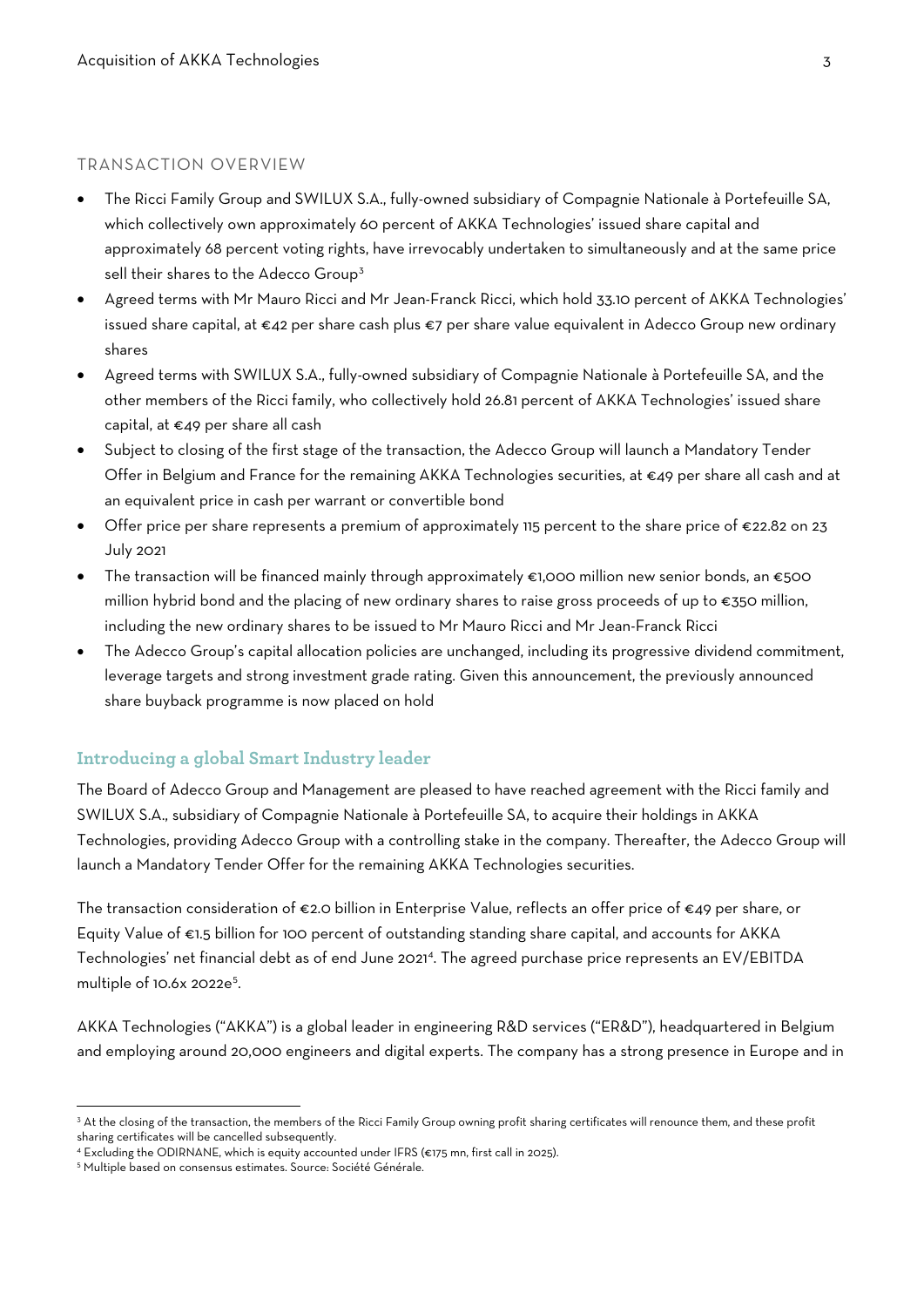the mobility sector (automotive, aerospace, railway). It has deepened its digital expertise in cutting-edge technologies including data analytics, IoT, autonomous driving, mobile services, and embedded software, including through the acquisition of Data Respons in 2020. The company generated 75 percent of its revenues from digital and embedded software activities in 2020<sup>[6](#page-3-0)</sup>. AKKA reported revenues of €1.8 billion in 2019 and €1.5 billion in 2020 and an adjusted operating profit margin of 8.0% in 2019 and 1.3% in 2020 $^{\circ}$ , as a consequence of the COVID crisis.

#### Positioned to win in an attractive market, together

The Adecco Group intends to combine AKKA and Modis. Through this landmark step, the new business will generate €3.7 billion of revenues and be the global number two in the ER&D market with 50,000 engineers and digital experts providing comprehensive IT, engineering, and digital services. With enhanced scale and know-how, this powerful platform will provide a compelling opportunity for AKKA and Modis to drive future Smart Industry leadership.

Smart Industries are tackling fast-paced developments in disruptive technologies and rising sustainability ambitions. The pace of technological innovation underpins a sustained and substantial rise in R&D expenditure. Due to the convergence of IT and engineering technologies, innovation is increasingly orientated toward digital.

The global ER&D market is anticipated to expand to \$2,000 billion by 2023<sup>[7](#page-3-1)</sup>, driven by double-digit demand for digital engineering, which is forecast to reach 47 percent of global ER&D spend in 2023, up from 36 percent in 20207 . ER&D service companies that can provide value-add in these areas will benefit most within an addressable market estimated to grow by at a CAGR of 8 percent over the medium-term7 .

## AKKA and Modis are highly complementary businesses

The world's leading companies are increasingly seeking trusted partners with global presence and capabilities. AKKA and Modis will be well positioned to serve these customers, leveraging AKKA's long-standing relationships with global OEMs and a complementary footprint across more than 30 countries. The combined business will generate around 50 percent of revenues from EMEA, 30 percent from North America, and 20 percent from APAC, led by Japan and Australia<sup>[8](#page-3-2)</sup>. AKKA's strong presence in Europe provides new opportunities for Modis, while Modis' strength in APAC and its positioning in North America will provide incremental opportunities for AKKA.

Meanwhile, Modis' balanced industry profile will be boosted by AKKA's strong position in mobility, with the combined business exposed to some of the most attractive and largest digital engineering sectors. Mobility is anticipated to be the businesses' largest sector, representing around 40 percent of revenues, while software & technology services will be the second largest with approximately 15 percent of revenues<sup>8</sup>.

<span id="page-3-0"></span><sup>6</sup> Company Annual Report FY2020.

<span id="page-3-1"></span><sup>&</sup>lt;sup>7</sup> Zinnov Research & Analysis: Enterprise ER&D Strategy & Focus, May 2021.<br><sup>8</sup> Management estimates, proforma based on 2020 results.

<span id="page-3-2"></span>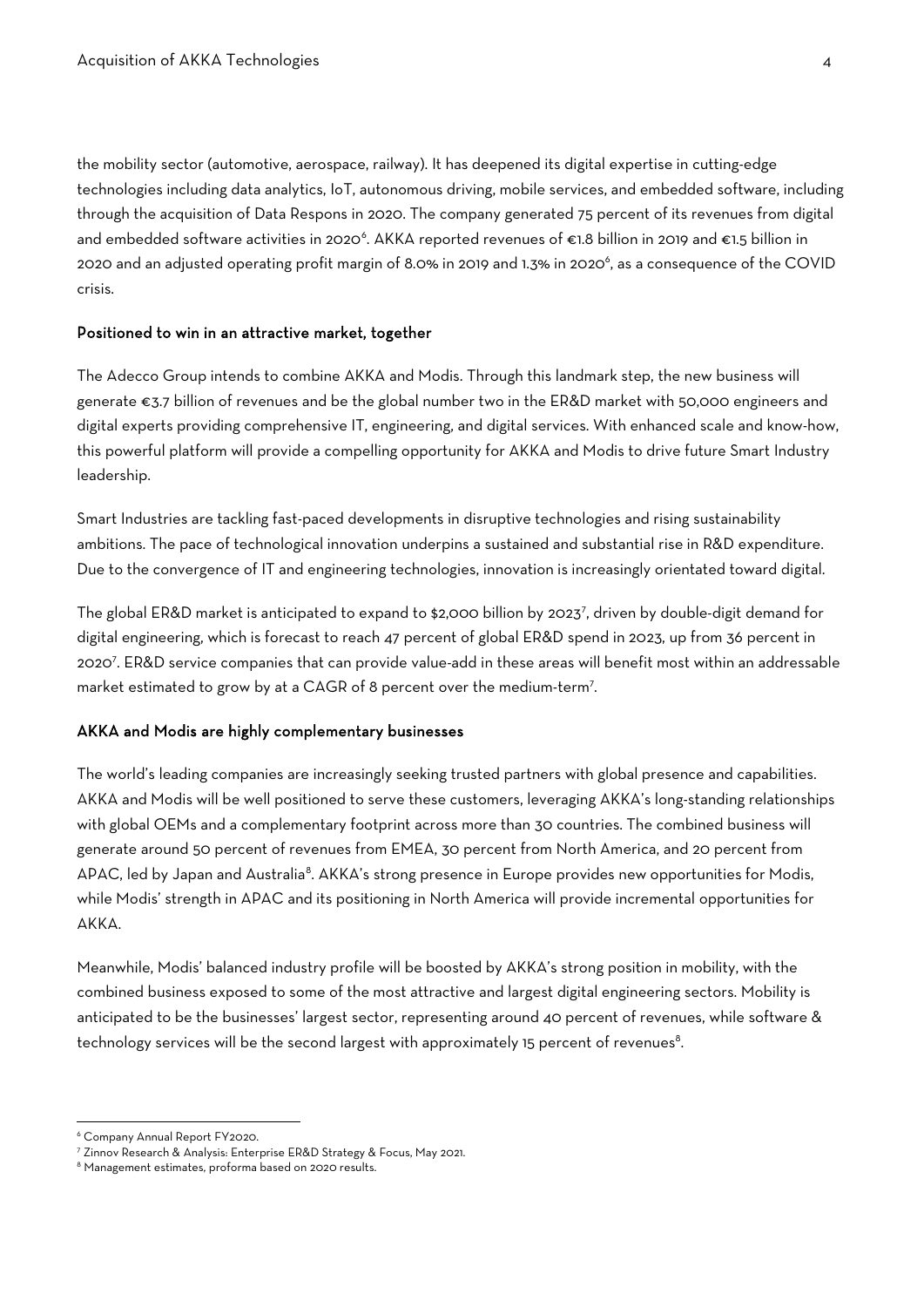#### More extensive capabilities and services provide opportunity to capture additional growth

Modis' deep cross-sector expertise and existing technology and digital engineering capabilities will be complemented by AKKA. AKKA offers best-in-class ER&D and valuable expertise in innovative technologies, such as autonomous driving and infotainment. Furthermore, AKKA works alongside customers through the full life cycle of their products, from design to prototyping and testing. The combined business will enjoy extensive capabilities in cutting-edge technologies, such as digital twin, IoT, cloud, cyber-security, data analytics, artificial intelligence, connectivity and mobile services.

R&D priorities and ways of working have undergone significant change in recent years, accelerating technology adoption and demand for innovative solutions. Customers are increasingly looking to reduce project complexity and strengthen relationships with trusted suppliers. By uniting, AKKA and Modis will be able to provide a wider range of services, and, under its highly experienced leadership team, will be well-placed to become a strategic partner of choice.

The combined business will also be differentiated by its end-to-end services, including on-, near- and off-shore capabilities, and, through Tech Academy, up- and re-skilling services. Further, through the wider Adecco Group ecosystem, AKKA and Modis will be able to offer workforce and talent solutions to customers which want more holistic solutions, to drive further growth.

## **Accelerating delivery of Future@Work**

The transaction is aligned with the Adecco Group's strategic commitment to invest in faster growth, higher margin segments, and demonstrates the value created through the Global Business Unit structure that came into effect at the start of 2021.

The company expects the acquisition to accelerate a beneficial shift in Adecco Group's portfolio mix, further diversifying the company toward high-value, technology-led activities. The combined business will operate at an enhanced scale, which strengthens the wider Adecco Group ecosystem and provides each Global Business Unit with a leading position in their target markets.

The Group expects AKKA and Modis to grow at the upper end of the 3 to 6 percent medium-term market growth range that was previously announced for Modis on a stand-alone basis, with growth accelerating thereafter as the aerospace industry's recovery gains traction.

The transaction will improve Adecco Group's earnings quality and resilience by providing increased exposure to long-cycle activities. This is due to the nature of ER&D services, which involve multi-year projects for customers that invest in innovation to retain market leadership, even in recessionary periods.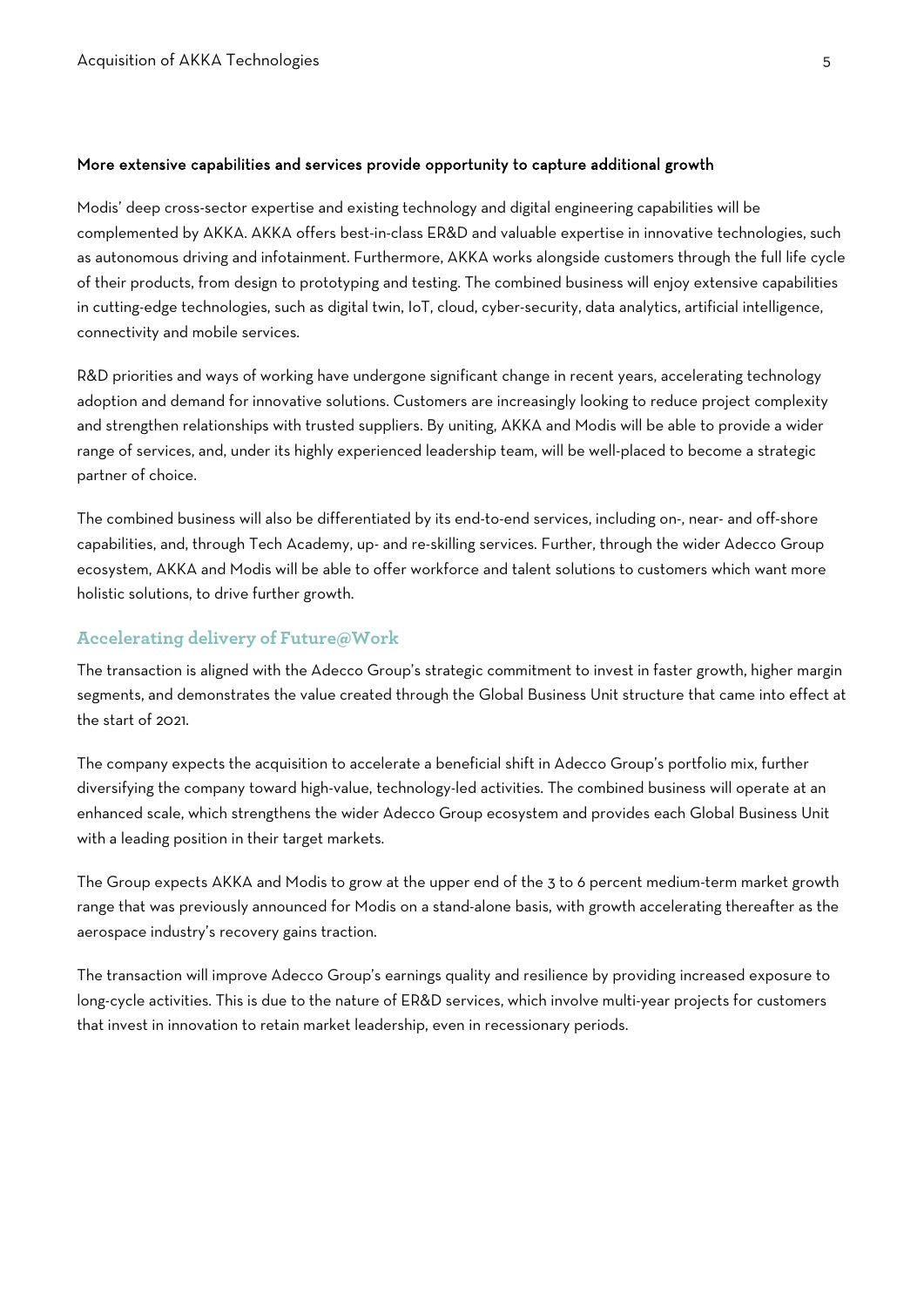## **Strong value creation opportunity**

The acquisition will create significant value for the Adecco Group's stakeholders by elevating exposure to structural growth markets, with technology solutions expected to contribute 17 percent of group revenues, up from 11 percent<sup>[9](#page-5-0)</sup>. On a proforma basis, Group revenues would have been €21.1 billion in 2020 and €25.3 billion in 2019<sup>9</sup>. The acquisition will also be margin accretive in year one, and the strategic focus on expansion in the higher margin Smart Industry market will further benefit margins going forward.

The limited customer overlap and complementary footprint between Modis and AKKA are set to drive strong synergies. The Group has further identified over €200 million in revenue synergies, on a recurring run-rate, pretax basis, driven mainly by cross-selling. AKKA, Modis and the Adecco Group will benefit from each other's extensive customer network, while in combining AKKA and Modis, it is expected that the new business will be able to capture a larger share of project value. While the Group will continue to invest in growth and talent across the combined business, it has identified €65 million in cost synergies, on a recurring run-rate, pre-tax basis, mainly through the optimisation of real estate, reduced duplication in general and administrative costs, and improved utilisation of engineers.

The vast majority of synergies will be captured by the end of year three and will be delivered on top of AKKA's current restructuring programme, which AKKA confirms to be firmly on-track. An integration team has been put in place to ensure day one readiness and effective governance of the integration processes, thereafter, enabling delivery of synergies, business targets and talent management goals.

The transaction will provide EPS accretion in year one<sup>[10](#page-5-1)</sup> and be EVA positive in year three.

### Transaction and financing details

The transaction is anticipated to close in H1 2022. In a first stage, the Ricci Family Group and SWILUX S.A., fullyowned subsidiary of Compagnie Nationale à Portefeuille SA, which collectively own approximately 60 percent of AKKA Technologies' issued share capital and approximately 68 percent voting rights, have irrevocably undertaken to simultaneously and at the same price sell their shares to Adecco Group. Closing of this first stage is expected in early Q1 2022, subject to a number of customary conditions precedent, in particular obtaining all regulatory approvals.

Mr Mauro Ricci and Mr Jean-Franck Ricci, which collectively hold 33.10 percent of AKKA Technologies' issued share capital, have agreed to accept an offer at €42 per share in cash plus €7 per share value equivalent in Adecco Group new ordinary shares created from authorised capital, on which Mr Mauro Ricci and Mr Jean-Franck Ricci have agreed a lock-up period of 24 months.

SWILUX S.A., fully-owned subsidiary of Compagnie Nationale à Portefeuille SA and the other members of the Ricci family, who collectively hold 26.81 percent of AKKA Technologies' issued share capital have agreed to accept

<span id="page-5-0"></span><sup>9</sup> Management estimates, based on 2020 proforma results.

<span id="page-5-1"></span><sup>&</sup>lt;sup>10</sup> Excluding one-time integration and implementation costs.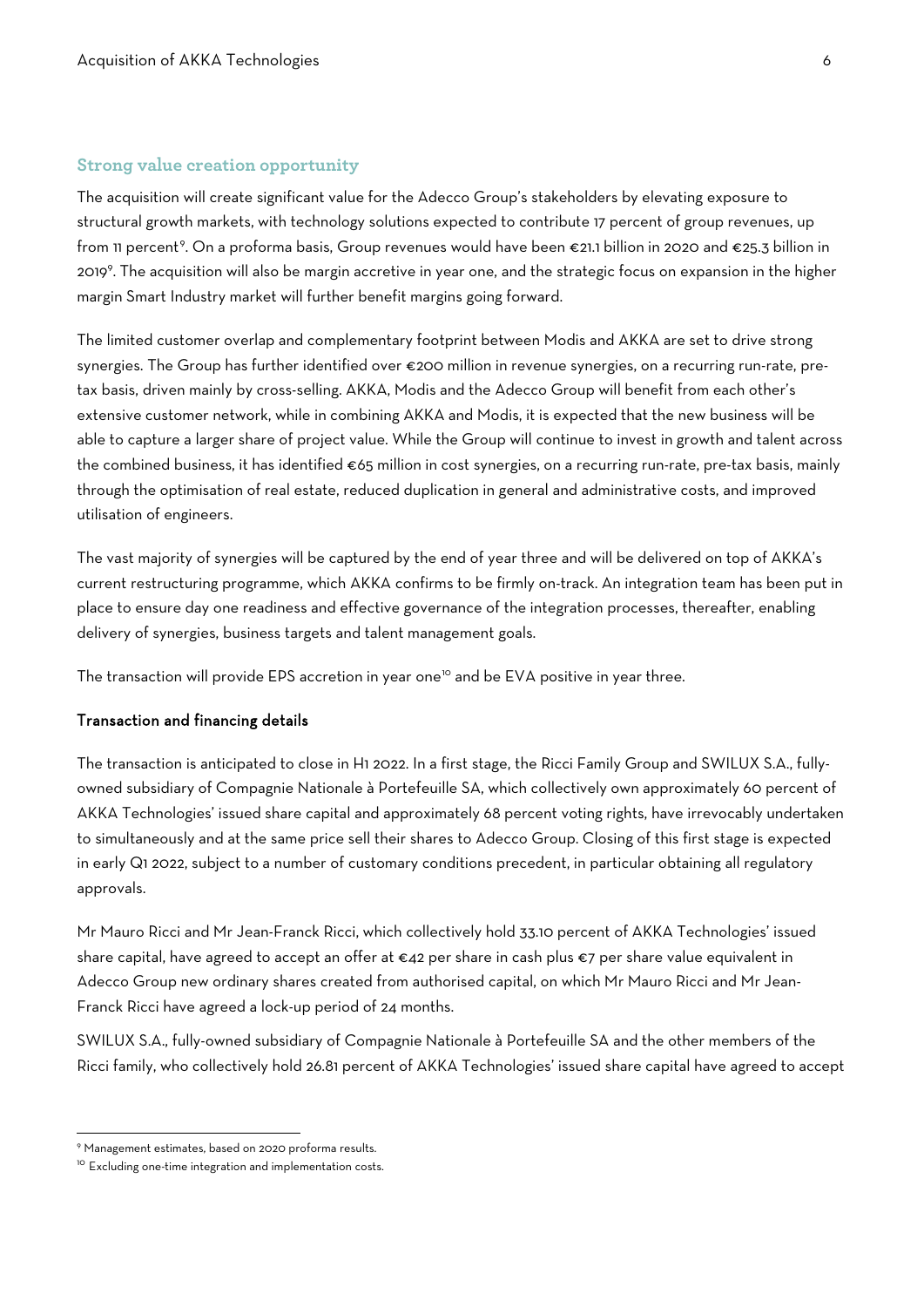an offer at €49 per share, all cash. The agreement also provides for the renunciation by members of the Ricci Family Group and the subsequent cancellation by AKKA Technologies of the 7,927,487 outstanding profit sharing certificates.

Consequent to closing of the first stage, the Adecco Group would own approximately 48 percent of AKKA Technologies securities with voting rights". As a result, the Group will have to launch a Mandatory Tender Offer in Belgium and France for the remaining AKKA Technologies securities, at the same cash price of €49 per share. The Mandatory Tender Offer will be unconditional. AKKA Technologies security holders will thus have the option to tender their holdings for €49 per share in cash, or an equivalent price in cash per warrant or convertible bond. Subject to the relevant approvals being obtained, the Group expects the Mandatory Tender Offer to be launched around end Q1 2022. Communications on the Mandatory Tender Offer under applicable tender offer rules will follow in due course.

The Board of AKKA Technologies has undertaken to unanimously recommend the Offer.

The offer price per share represents a premium of 114.7 percent to the share price of €22.82 on 23 July 2021, and an 108.4 percent premium over the last three months' volume weighted average price.

After the closing of the Mandatory Tender Offer, the Adecco Group intends to proceed to a simplified squeezeout if the conditions for such a squeeze-out bid are met, with a view to acquiring all shares, warrants and convertible bonds of AKKA Technologies as well as its delisting from Euronext Brussels and Euronext Paris.

The transaction will be financed mainly through approximately €1,000 million new senior bonds, a new €500 million hybrid bond and through the placing of new ordinary shares from authorised capital to raise gross proceeds of up to €350 million, inclusive of the new ordinary shares to be received by Mr Mauro Ricci and Mr Jean-Franck Ricci. Bridge financing for this transaction of €1.0 billion is fully secured.

The Adecco Group's capital allocation policies, including its progressive dividend commitment, target of 1x Net Debt/EBITDA and strong investment grade rating, remain unchanged. Given this announcement, the company has decided to put the previously announced share buyback programme on hold. As of 23 July 2021, the Adecco Group has acquired 1,271,388 shares under this programme for CHF 79 million.

Société Générale and Credit Suisse acted as financial advisers to the Adecco Group, and Sullivan & Cromwell LLP, Eubelius CVBA and Bratschi AG provided legal counsel. Linklaters LLP provided legal counsel to AKKA Technologies.

<span id="page-6-0"></span><sup>&</sup>lt;sup>11</sup> Being 18.698.822 shares out of a total of 39.137.565 shares and profit sharing certificates combined.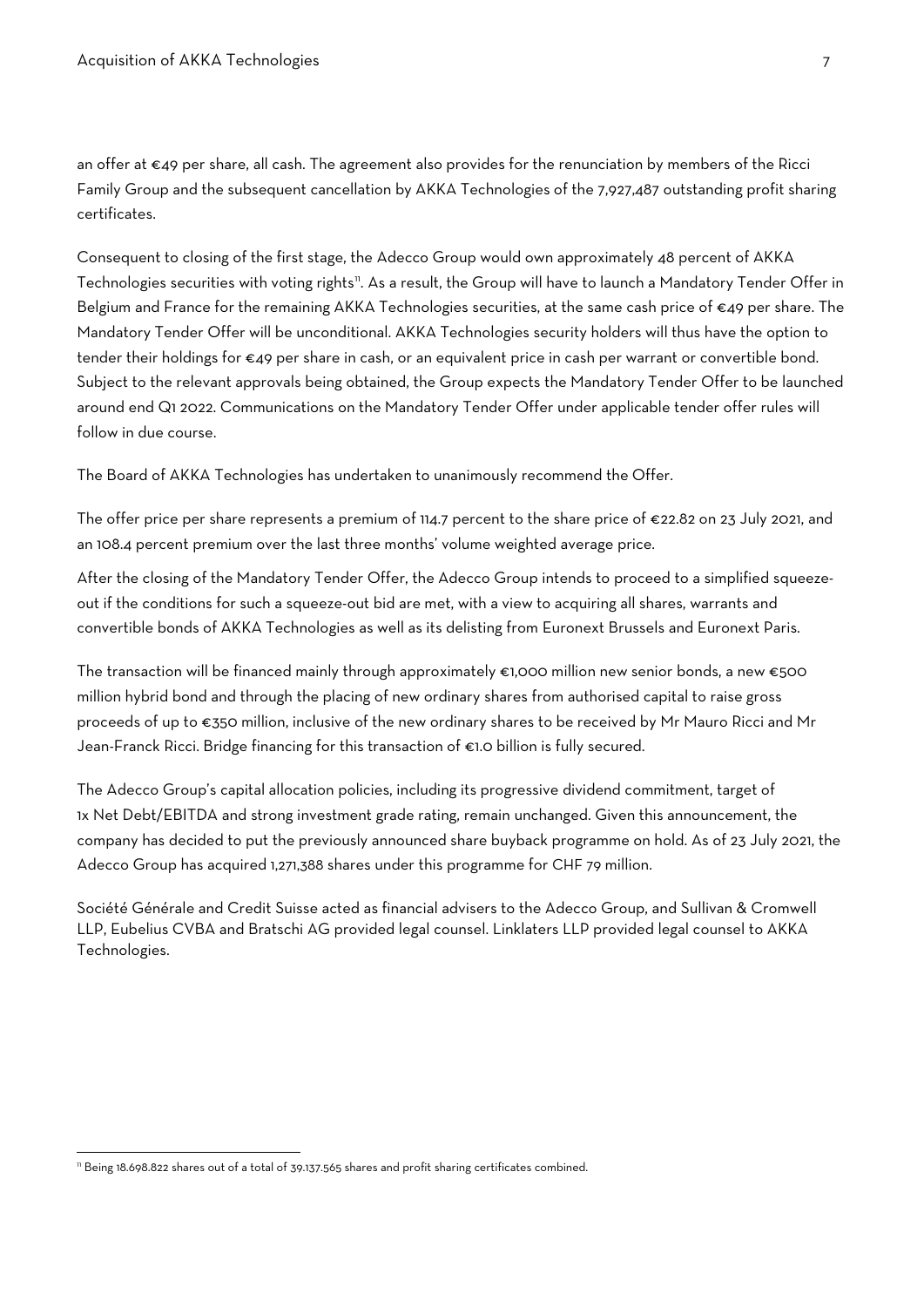## More information

The Adecco Group will host a conference call and webcast for analysts and investors today, starting at 09:00 a.m. CEST (08:00 a.m. BST). The conference call can be followed either via webcast on the Group's [website,](https://www.adeccogroup.com/investors/smart-industry) or via telephone call:

| UK/Global     | $+44(0)2071070613$      |
|---------------|-------------------------|
| United States | + 1 (1) 631 570 56 13   |
| Switzerland   | $+$ 41 (0) 58 310 50 00 |

A press conference call is scheduled to begin today at 11:30 a.m. CEST (10:30 a.m. BST). The conference call can be followed either via [webcast](https://www.adeccogroup.com/investors/smart-industry) on the Group's website, or via telephone call:

| UK/Global     | $+44(0)2071070613$      |
|---------------|-------------------------|
| United States | + 1 (1) 631 570 56 13   |
| Switzerland   | $+$ 41 (0) 58 310 50 00 |

## **About AKKA**

AKKA is a European leader in engineering consulting and R&D services. AKKA's comprehensive portfolio of digital solutions combined with expertise in engineering, uniquely positions AKKA to support its clients by leveraging the power of connected data to accelerate innovation and drive the future of Smart Industry. AKKA accompanies leading industry players across a wide range of sectors throughout the life cycle of their products with cutting edge digital technologies (autonomous driving, IoT, Big Data, robotics, embedded computing, machine learnings etc.) to help them rethink their products and business processes. Founded in 1984, AKKA has a strong entrepreneurial culture and a wide global footprint. Its 20,000 employees around the world are all passionate about technology and share the AKKA values of respect, courage, and ambition. AKKA Technologies is listed on Euronext Paris and Brussels – segment B (ISIN: FR0004180537).

#### **About Modis**

In the converging world of IT and engineering, Modis pioneers Smart Industry by delivering cross-industry expertise in technology and digital engineering consulting, tech talent services and up- and re-skilling through its global Tech Academy. Modis has a global presence with 30,000+ consultants and around 10,000 customers in over 20 countries, focused on digital transformation, cognitive technologies (e.g. AI, data analytics), cloud and data security, smart ecosystem (e.g. digital twin), and industry 4.0 across high-growth Smart Industry sectors. Modis' key sectors include Automotive & Transportation, Environmental & Energy, Software, Internet & Communication, Financial Services, and Industrial Manufacturing. Modis has a balanced footprint across North America, Europe, and APAC, including strong positions in Japan and Australia. With passion for technology and talent, Modis drives innovation and enables digital transformation for a smart and sustainable tomorrow. Modis is a Global Business Unit of the Adecco Group.

#### **About the Adecco Group**

The Adecco Group is the world's leading talent advisory and solutions company. We believe in making the future work for everyone, and every day enable more than 3.5 million careers. We skill, develop and hire talent in 57 countries, enabling organisations to embrace the future of work. As a Fortune Global 500 company, we lead by example, creating shared value that fuels economies and builds better societies. Our culture of inclusivity, entrepreneurship and teamwork empowers our 30,000 employees. We are proud to have been consistently ranking on of the "World's Best Workplaces" by Great Place to Work®. The Group is headquartered in Zurich, Switzerland (ISIN: CH0012138605) and listed on the SIX Swiss Exchange (ADEN).